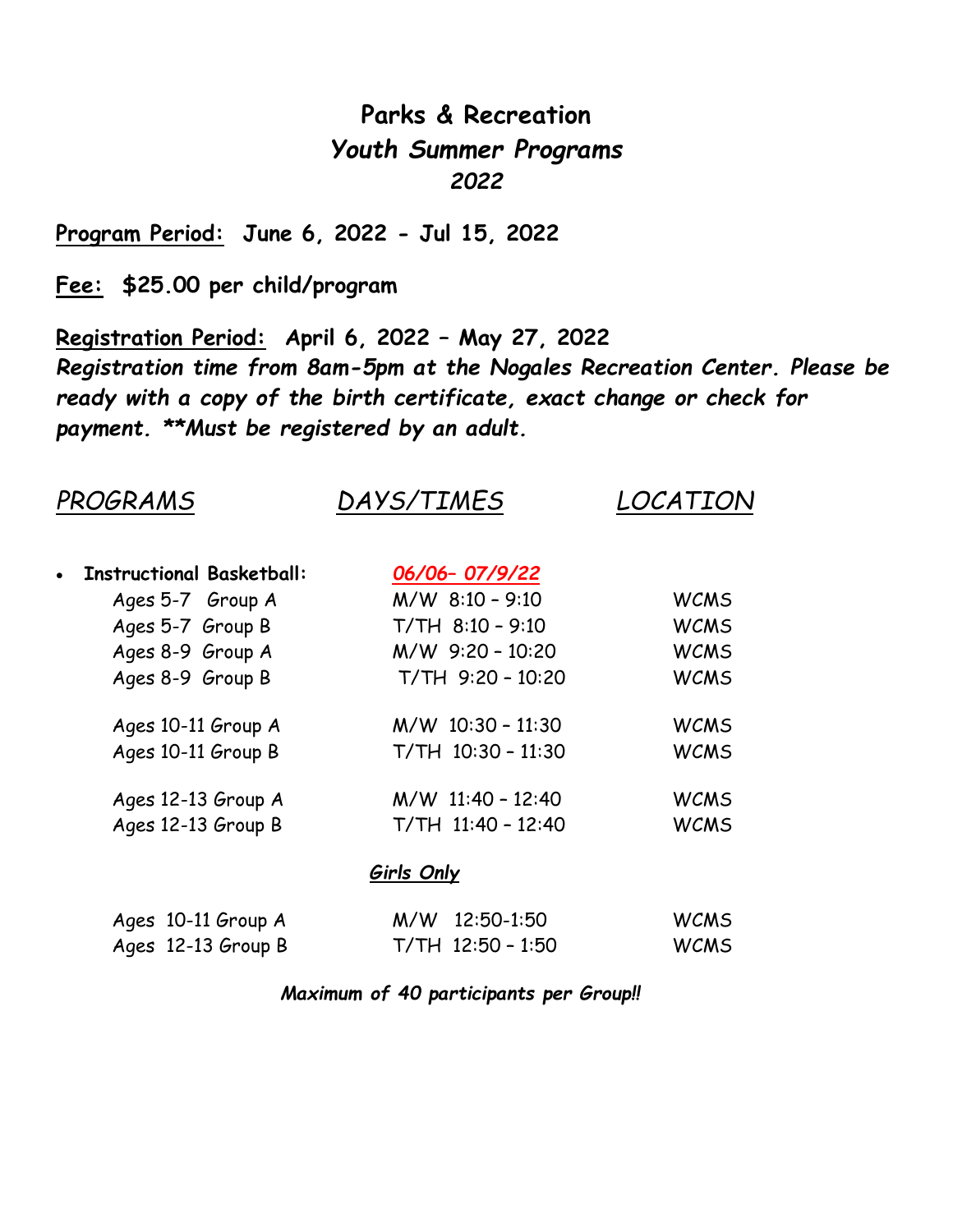*PROGRAMS DAYS/TIMES LOCATION*

**Teens Basketball League:** *06/06 – 7/15/22*

Ages 14-17 M-TH / 6:30 PM – 8:30 PM City Gym

- **Competitive Basketball:** *6/29– 7/24/22* Ages 14-17 M-F / TBD City Gym
- 

**Swimming Lessons:** *6/06– 7/15/22*

Ages 4-12 City Gym

M/T/W/TH/F: **9:30 AM - Class A** Rec/Wade Pool **10:20 AM -Class B** Rec/Wade Pool **11:10 AM - Class C** Rec/Wade Pool

*Session I: 6/06 – 6/17/22 Session II: 6/20– 7/01/22 Session III:7/5– 7/15/22*

| • Tennis: $Ages 6-16$           | 06/06/22 - 7/15/22    |            |  |
|---------------------------------|-----------------------|------------|--|
|                                 | M/T/W/TH / 7:30 AM    | <b>NHS</b> |  |
|                                 | M/T/W/TH / 8:30 AM    | <b>NHS</b> |  |
|                                 | M/T/W/TH / 9:30 AM    | <b>NHS</b> |  |
| All skill levels (Teens/Adults) | T/TH / 6:30 - 8:00 PM | <b>NHS</b> |  |
| Advanced Tennis (Teens/Adult)   | $W = 6:00 - 8:00 P M$ | <b>NHS</b> |  |